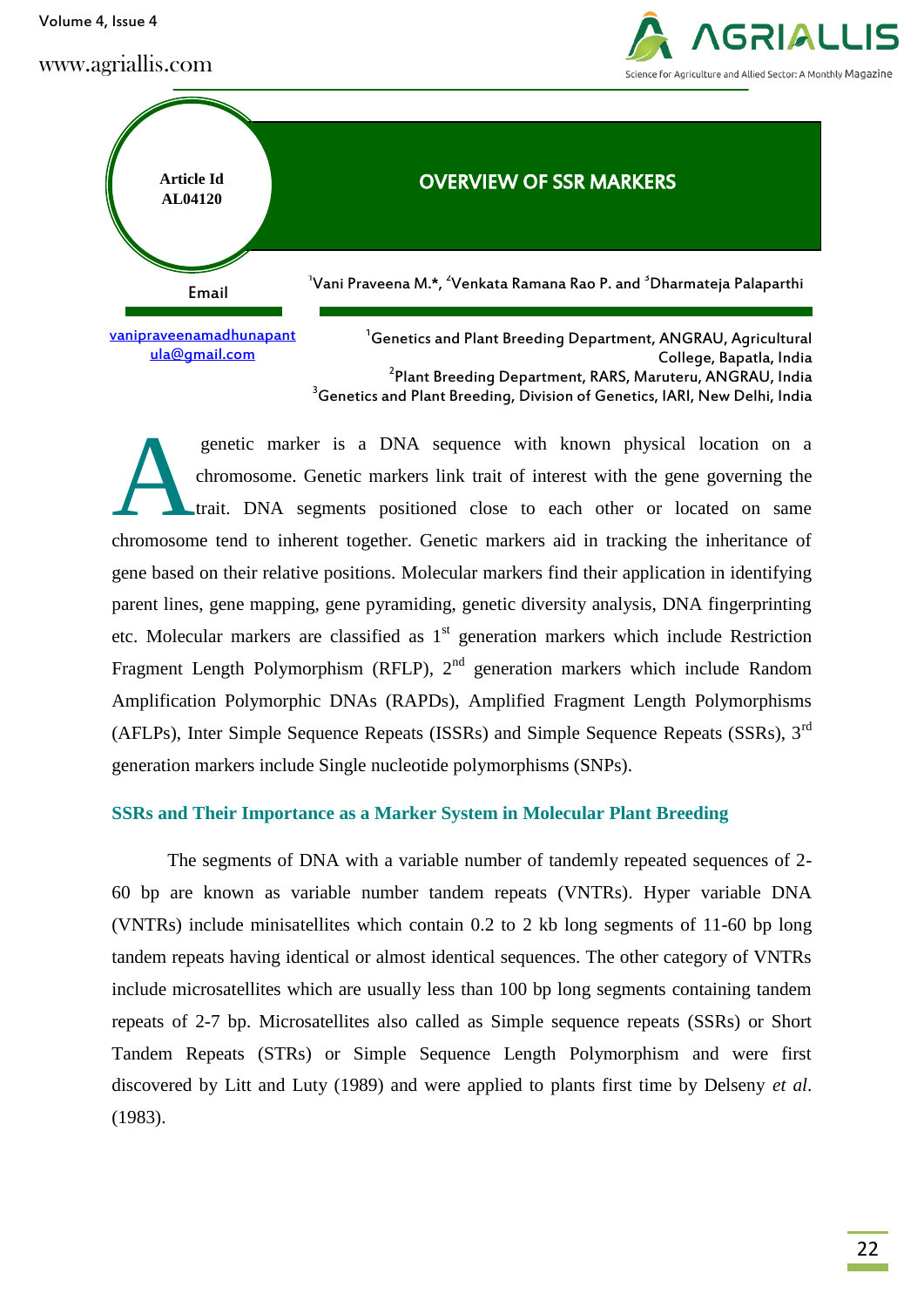## www.agriallis.com



SSR markers are gaining popularity among other marker systems due to high reproducibility, co-dominance nature, hypervariability, high abundance, chromosome specific location, amenable to automation and high throughput genotyping (Parida *et al*., 2009). On the other side SSRs suffers limitations of being expensive and time-consuming. Low degree of repetition per locus, random scattered distribution around the genome and high degree of length polymorphism are the characteristics features of SSRs. Because of the varied amount of repeats in the microsatellite sites, the high length polymorphism may be easily and reliably detected using polymerase chain reaction. Microsatellites arise due to single-stranded DNA slippage, double stranded DNA recombination mismatch/double strand break repair and retrotransposition. Slippage of DNA polymerase III (during replication) on the DNA template strand at the repeat region might cause the newly generated DNA strand to grow or contract in the repeat region. (Wang *et al*., 2009). Slip-strand errors are corrected by mismatch repair (MMR). Thus, the stablility of SSRs depends on balance between effectiveness of mismatch repair system and slippage of DNA. SSRs are classified into mono, di, tri, tetra, penta or hexanucleotides based on the number of nucleotides per repeat unit. Microsatellites are classified (Wang *et al*., 2009) as 1) Perfect repeats are the tandem arrangements of singlerepeat motif 2) Imperfect repeats are the perfect repeats interrupted by non-repeat motifs 3) Two basic repeats present together in diverse arrays (compound microsatellites).

Many species include dinucleotide repeats, however they are substantially less common in coding areas than in non-coding regions. AT repeats are abundant in plants, while AC repeat is the most prevalent in animals. This appears to be the main difference between plant and animal genomes. The genomic SSRs may be mitochondrial (mtSSR), chloroplastic SSRs (cpSSR) and nuclear (nuSSR). cpSSRs have been widely utilized to analyze genomic differences in plants and gene flow in wild populations (Provan *et al*., 2001). Exons with triplet repeats are more common in many species with AAG repeats frequent in plants, while CCG repeats common in monocots. This high frequency of CCG repeats is characteristic of monocots, which can be related to their higher GC content or abundance of particular amino acids. In rice, change in the amount of GA or CT repeats in the  $5'$  UTR of waxy gene was linked to amylose content. Another study discovered that  $(CCG)$ n in the 5<sup> $\prime$ </sup> UTR of maize ribosomal protein genes was involved in regulation of fertilisation control (Dresselhaus *et al*., 1999). Although the frequency of microsatellites in plants is inversely proportional to genome size, the amount of repeated DNA in coding areas appears to be consistent, with dicots having more mononucleotide repeats and monocots having more trinucleotide repeats.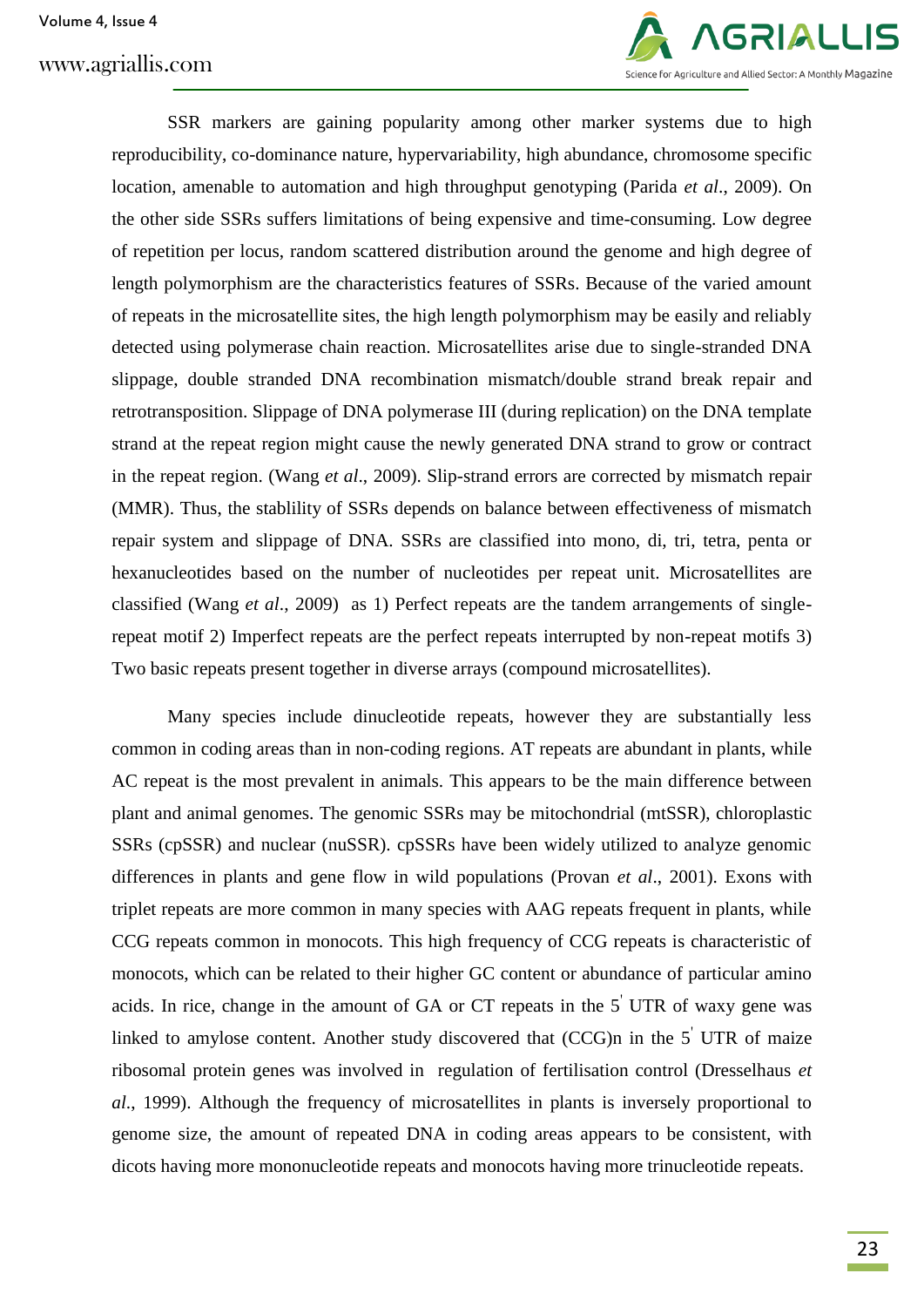# www.agriallis.com



Microsatellites have become a marker of choice for an array of applications in plants due to hypervariable nature and extensive genome coverage. A large number of monogenic and polygenic loci for various traits can be easily identified and exploited for marker-assisted selection. Genome mapping is another field where microsatellites are being extensively used. Genome mapping consists of genetic mapping, comparative mapping, physical mapping and association mapping. Microsatellite markers can facilitate comparative mapping and help to identify 'linkage blocks', major gene syntenies, chromosome rearrangements and microsyntenies among species. Advent of new technologies have not affected the use of microsatellites due to their cost effectiveness and use in large scale genotyping. However, there are several potential drawbacks including the presence of stutter bands, null alleles and heterologous amplicons. Development of transferable SSR markers from sequence information being generated from major crops will provide the initial platform for evaluation, characterization and genetic map development in minor crops. Unigene derived microsatellite markers overcome the problem of redundancy in EST database and have the advantage of assaying variation in the transcribed regions of the genome with unique identity and positions. Vast amount of genetic diversity exists in plant germplasm and more microsatellite markers will become available as genomic information accumulates. Steady progress and advancement in microsatellites markers will make this marker system more attractive for molecular breeding and plant genetics and ultimately help in major crop improvement.

### **Conclusion**

With the development of SSR markers, they have been isolated, characterized and deployed in wide range of both agriculture and horticultural crops. SSRs are found to be important in comparative mapping studies, chromosome rearrangements, major and micro gene syntenies**.** Despite a number of potential limitations, the SSR marker system has emerged as a viable tool in molecular breeding for crop improvement, thanks to advances in science and technology.

### **References**

Delseny, M., Laroche, M. and Penon, P. 1983. Detection of sequences with Z-DNA forming potential in higher plants. *Biochem Biophys Res Commun.* 116:113–12.